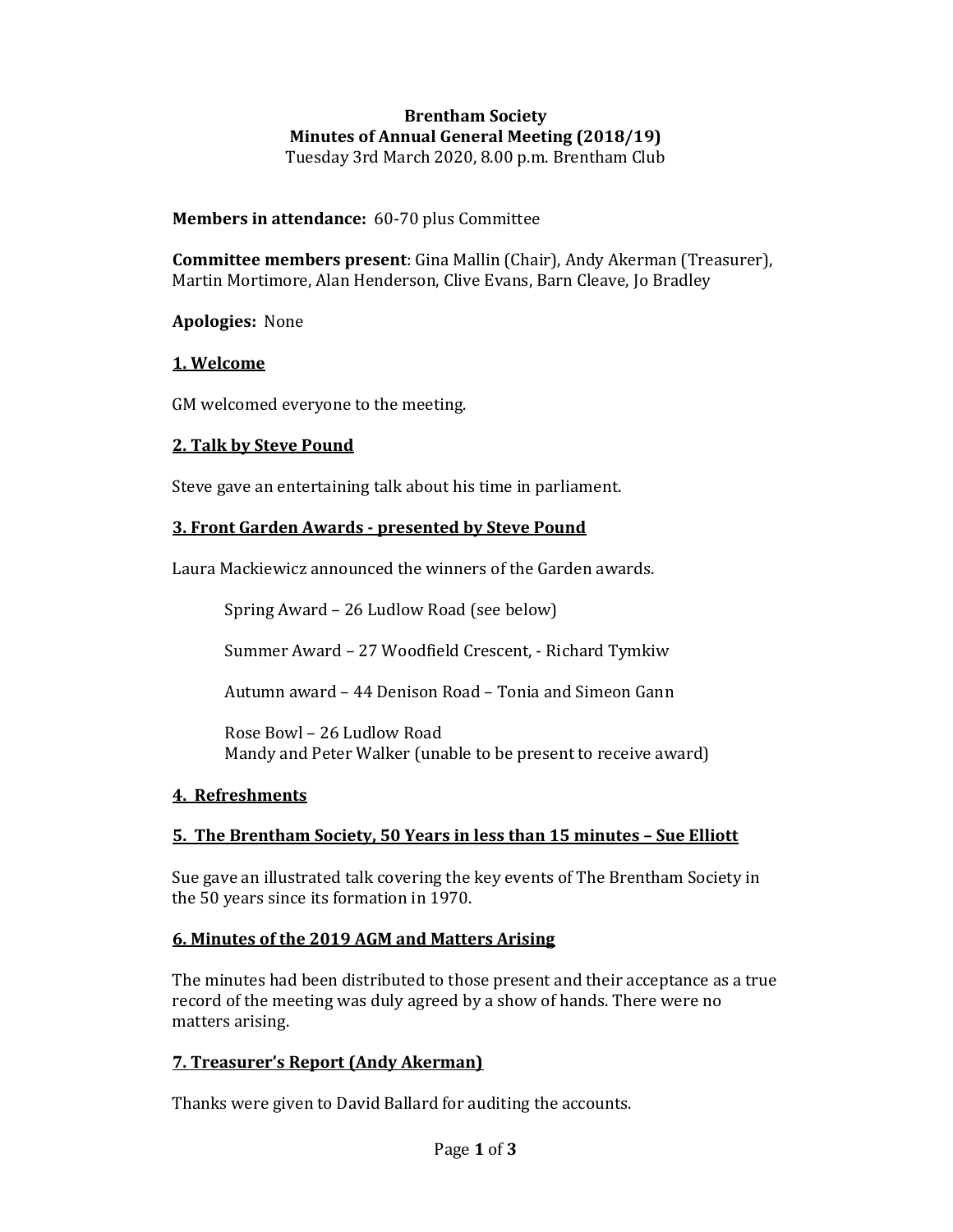Overall, the accounts remained healthy. It was noted that the apparent drop in subscriptions and donations over the previous year was due to the £1,000 donation from the film company in 2017-18.

# 8. Chair's Report (Gina Mallin)

Gina ran through the successful events of the year, including:

- Strawberry Tea thanks to Alison and Mathew McAllister
- 3 editions of Brentham News thanks to Martin Mortimore and all contributors
- Christmas cards and chocolates bought, wrapped, and delivered to senior residents who live alone – thanks to Maggie Bukowski
- Helping with May Day
- Garden judging thanks to Vicky Snodin, Sue Hulme & Laura Mackiewicz
- Walks and Talks thanks to Clive Evans, Sue Elliott, and Rosanna Henderson
- Ongoing liaison with The Brentham Club, in particular working to refurbish the Tower with the hope of having our archive on display later this year – thanks to Clive Evans and Alan Henderson
- Planning, our most important function being to increase awareness and help protect the character and charm of Brentham Garden Suburb.
- Enforcement a meeting in August brokered by Cllr Linda Burke with Alex Jackson (administrative head of Ealing Council Planning Department) to discuss lack of enforcement. We encourage all residents to remain the "eyes and ears" of the estate in order to achieve its conservation.

Less successful - last year the ownership of the western end of the passageway between Brunner Road and Brentham Way, together with some parts of the nearby twittens and a small allotment, was put up for sale by auction. The Committee is of the view that preserving the passageways and twittens is extremely important with regard to preserving the history and character of the Estate. Whilst we do not generally seek to own land, we thought that this passageway is particularly important since it is not only a well-used through route but also provides access to the backlands. We did bid, supported by a local resident, but in the event, we were unsuccessful.

Going forward, the loss of a Conservation Officer requires us to be ever more vigilant in maintaining the integrity and natural beauty of Brentham. Ealing declared a climate emergency last year which will affect us all, from travel methods to how best to integrate electric charging points on Brentham – it's been difficult to get a policy on this from The Council.

We have a wonderful opportunity here in Brentham to be part of the solution to how to live with global climate change and its consequences. According to a Times article, we could focus on 3 crucial species that are proxies for the rest of nature, and by saving them we save the rest of the species too. What parent does not want their child to see and marvel at a hedgehog or a sparrow!? Brentham is perfect for fostering wildlife and engaging with nature.